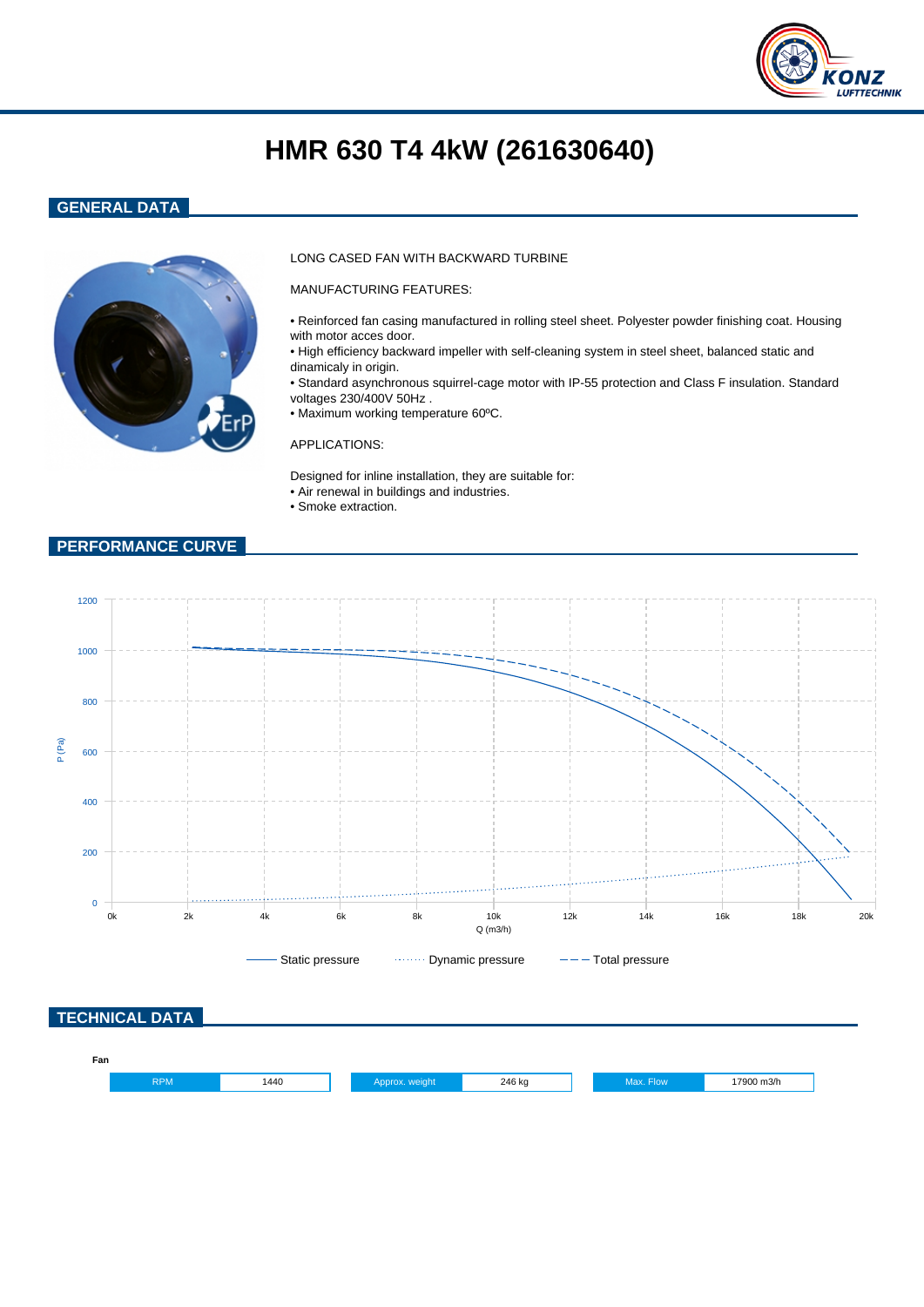

# **DIMENSIONS**





#### **Dimensions (mm)**



## **WIRING DIAGRAM**



400/690V



# **ACCESSORIES**



**INLET-OUTLET PROTECTION GUARD RP 100 REF:** 960340103



**FLEXIBLE JOINT JE 45 REF:** 300719201



**OPTIONAL MOUNTING SUPPORT PO 100 REF:** 960001662



**SAFETY SWITCH INT 15 1V REF:** FX025956